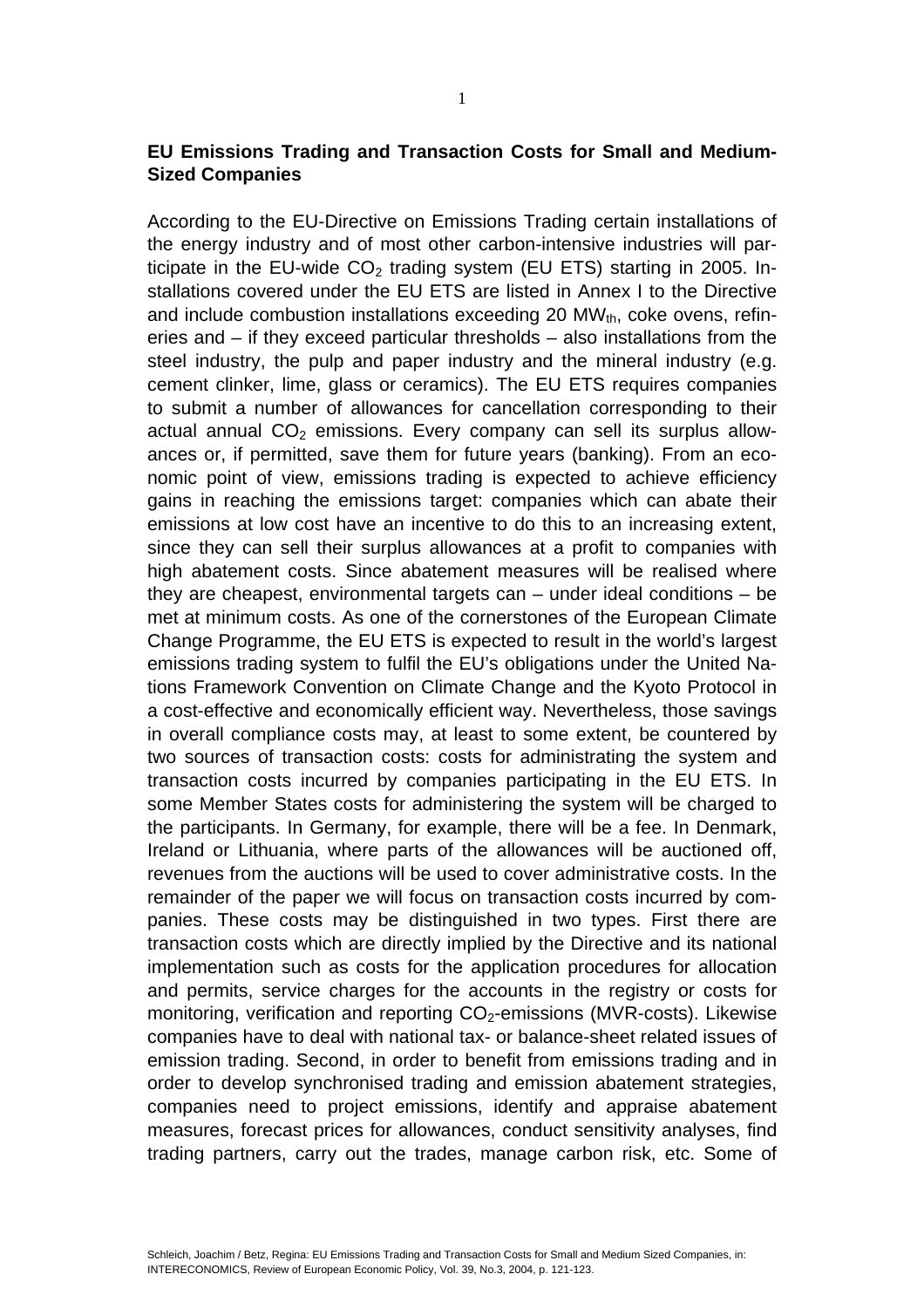these transaction costs only accrue once at the beginning of the EU ETS such as costs for application procedures for allocation and permits. Others accrue annually, such as MVR-costs, and yet others depend on the number of trades or the trading volume, such as costs for finding trading partners. Since a large share of these transaction costs is not proportional to company size transaction costs are particularly burdensome on small and medium sized enterprises (SME). This is particularly important since the criteria for installations to be included in the EU ETS as given in Annex I – in particular the threshold of 20 MW<sub>th</sub> for combustion installations – imply that the vast majority of companies in the EU ETS will be SMEs. A list of installations covered by the EU ETS in each MS is part of the so-called National Allocation Plan (NAP), where Member States state (i) the total quantity of allowances to be allocated in each period, and (ii) how these allowances will be allocated to individual installations. For example, based on the (preliminary) allocated quantities in Germany, about 75 % of the installations in receive less than 50,000 t of  $CO<sub>2</sub>$ -allowances per year (see Figure 1). In addition, about 90 % of the allowances are allocated to 10 % of the installations with the highest emissions, in particular to the large power producers RWE, Vattenfall and Eon. Moreover, an analysis of the available NAPs suggests that overall allocation will be fairly generous, at least in the first phase of the EU ETS in 2005-07. As a result, companies receive many allowances compared to actual emissions and additional costs for compliance are likely to be rather low. For example, German allocation rules imply that the above mentioned installations which receive less than  $50,000$  t of  $CO<sub>2</sub>$ -allowances annually will be short by less than about 1250 t per year (assuming emissions in 2005-07 will not be higher than in 2000-2002). Thus, given projected prices for allowances, which recently are well below 10  $\epsilon/t$  CO<sub>2</sub>, transaction costs for these companies will be high compared to costs for compliance. As a result, small companies may not even bother spending resources to identify and appraise emission abatement measures. Thus, SMEs are unlikely to invest in additional abatement measures, although some of these measures may be cost-efficient. Instead, SMEs may just buy or have someone else buy the missing allowances on the market. Since in this case, SMEs increase demand for allowances in the market for EU ETS allowances, costs for compliance for other participants may even be higher than if small emitters had been excluded from the EU ETS.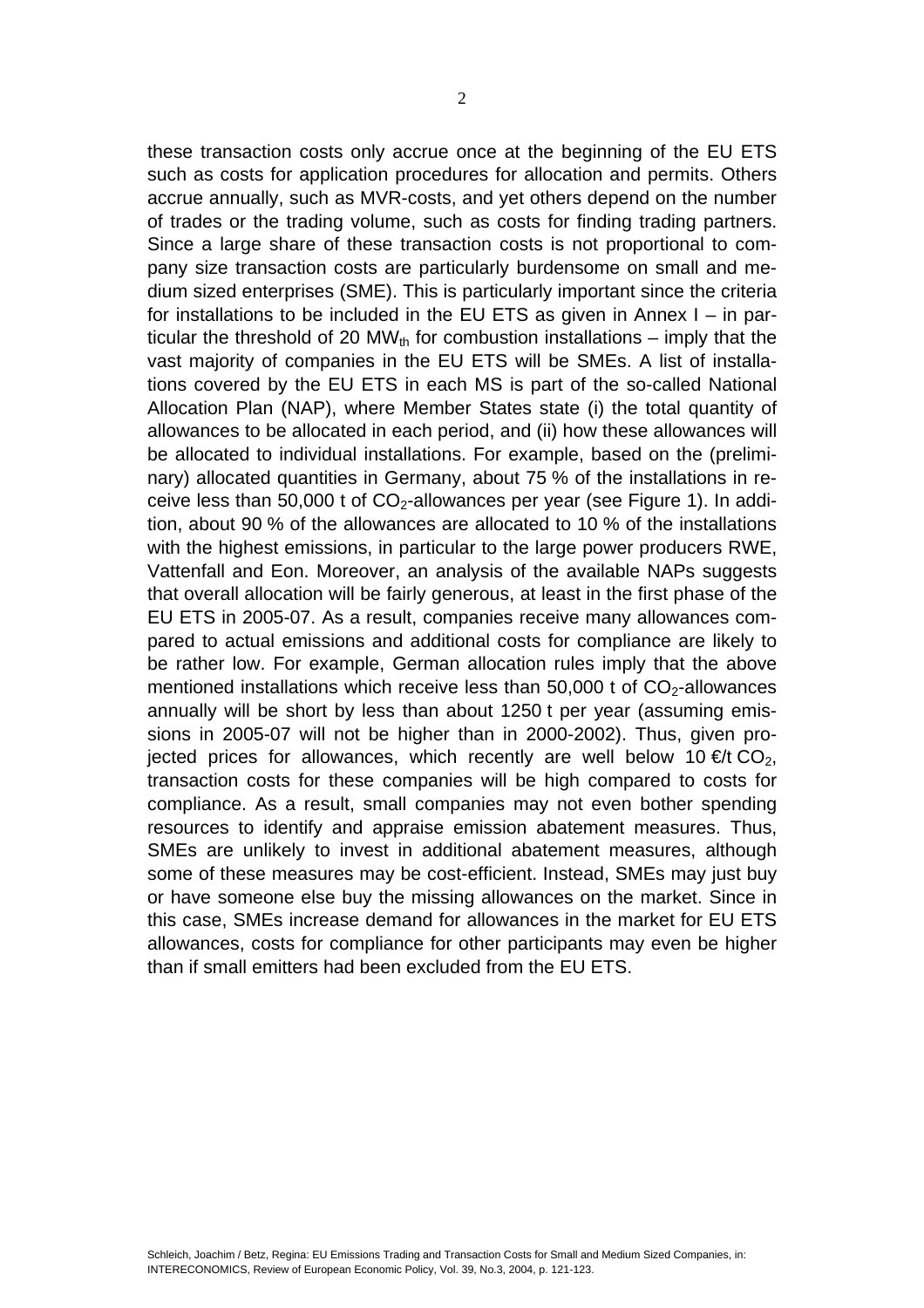

Source: Calculations are based on the list of installations published by the German Federal Ministry for the Environment, Nature Conservation and Nuclear Safety on 29 April 2004, http://www.bmu.de/de/1024/js/sachthemen/emissionshandel/ oeffentlichkeit, where the reported quantities do not include additional allocations for early actions or combined-heat-and power.

According to Article 27 of the Directive Member States may apply to the European Commission for some installations to be temporarily excluded from the EU ETS for the period 2005-07. However, Article 27 also requests that for these installations the reduction target, penalties, monitoring, verification and reporting requirements must be the same as for installations covered by the EU ETS. So far, only few Member States decided to make use of this provision. For example, the Netherlands intend to exclude small emitters with less than 25000 t of  $CO<sub>2</sub>$  emissions per year. These 139 installations (of the total 333 installations in the Netherlands) contribute less than 1.5% of the total  $CO<sub>2</sub>$ -emissions of the covered installations. For the Netherlands the European Commission may accept the exclusion criteria because the installations are already covered under an existing voluntary agreement (Benchmarking Energy-Efficiency covenant) where targets have to be reached and monitoring is mandatory. So a strict application of the criteria such as equal MVR requirements would not lead to real reductions compared to the EU ETS in these types of transaction costs. In addition, since emission reduction targets have to be the same, overall costs for compliance for excluded companies are expected to be higher because they cannot trade cost savings across companies. Thus, using the opt-out provision of the Directive is likely to reduce only some transaction costs, in particular those related to the trading of allowances. But actual savings will depend on whether the European Commission applies the criteria for opt out rather